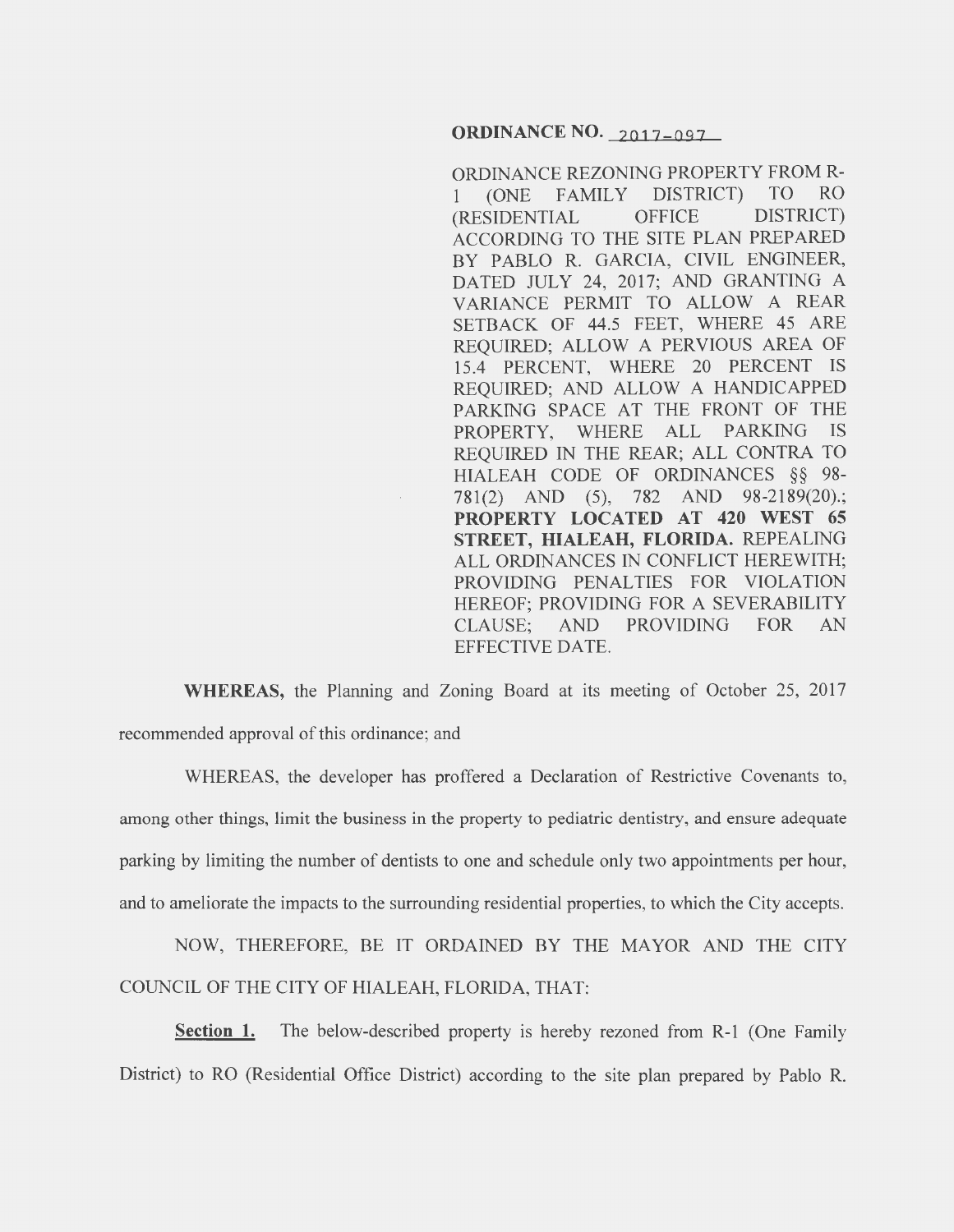# Ordinance No. 2017-097 Page 2

Garcia, Civil Engineer, dated July 24, 2017; and granted a variance permit to allow a rear , setback of 44.5 feet, where 45 are required, contra to § 98-781(2) that provides: "Sec. 98-781. -Setbacks. (2) Rear setback. There shall be a minimum rear setback of 45 feet from the property line."; allow a pervious area of 15.4 percent, where 20 percent is required, contra to Hialeah Code of Ordinances § 98-781(5) that provides: "Sec. 98-781(5). - Setbacks. (5) Pervious area. The property shall have a minimum of 20 percent of the lot area as pervious or green area."; allow a handicapped parking space at the front of the property, where all parking is required in the rear, contra to Hialeah Code of Ordinances contra to Hialeah Code of Ordinances § 98-782 that provides: "Sec. 98-782. - Parking. In the RO residential office district ... All parking shall be located in the rear of the property. Parking located in the front of the property shall only be provided by the grant of a variance permit."; and allow 5 parking spaces, where 7 parking spaces are required, contra to § 98-2189(20) that provides: "Residential-office. One parking space for each 200 square feet of gross floor area." Property located at 420 West 65<sup>th</sup> Street, Hialeah, Florida, and legally described as follows:

> Lot 7, Block 54, Fourth Addition to Palm Springs Section E, According to the Plat thereof, as recorded in Plat Book 57, Page 73, of the Public Records of Miami-Dade County, Florida.

## Section 2: Repeal of Ordinances in Conflict.

All ordinances or parts of ordinances in conflict herewith are hereby repealed to the extent of such conflict.

#### Section 3 : Penalties.

Every person violating any provision of the Code or any ordinance, rule or regulation adopted or issued in pursuance thereof shall be assessed a civil penalty not to exceed \$500.00 within the discretion of the court or administrative tribunal having jurisdiction. Each act of violation and each day upon which any such violation shall occur shall constitute a separate